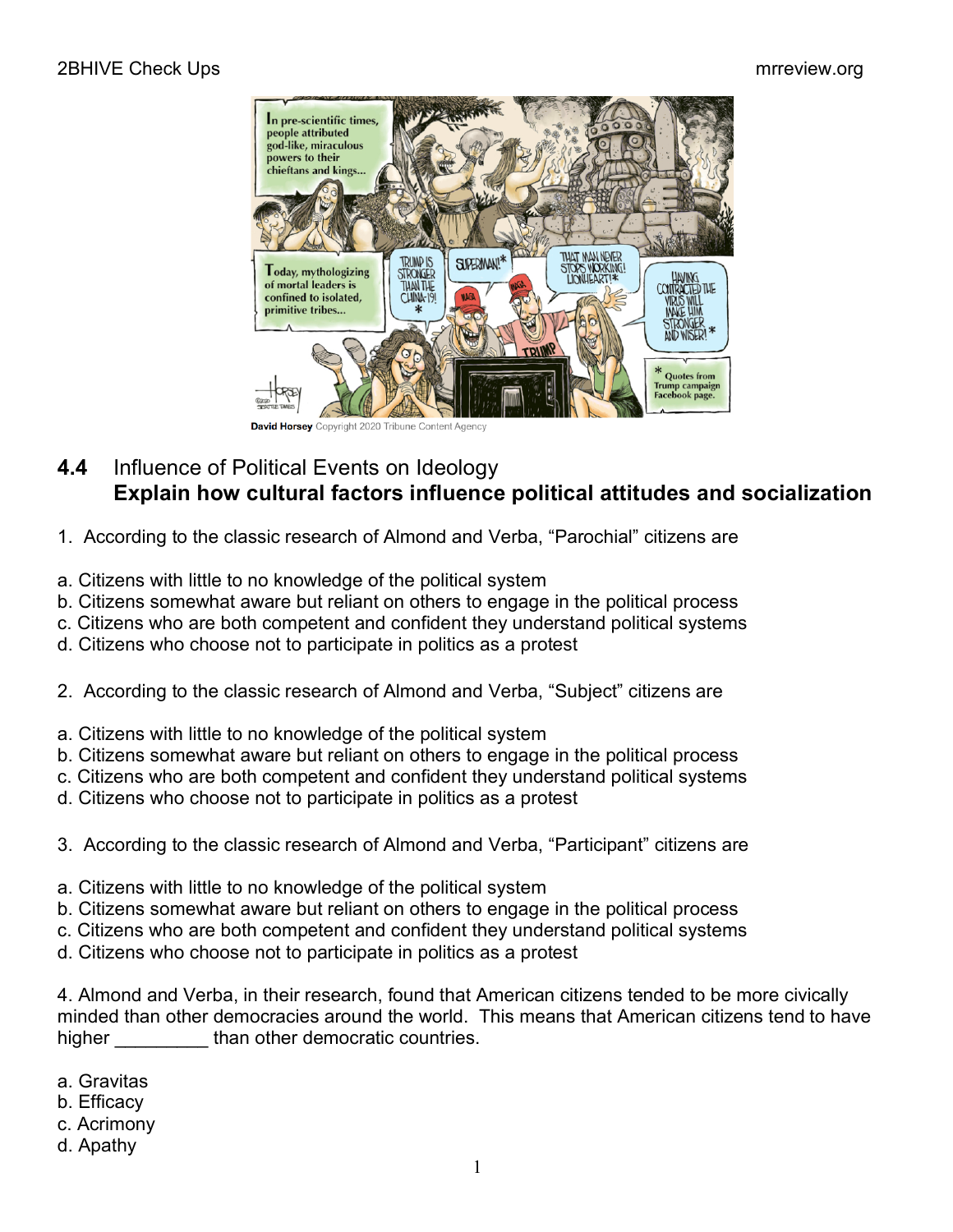## **Use the data set below to answer questions #5 - 6**

% who say ability of terrorists to launch major attack on the U.S. greater than it was at time of September 11 attacks

|                     |           |    | 2002   2004   2006   2008   2010   2012   2014 |    |    |    |    | $\sqrt{2016}$ |
|---------------------|-----------|----|------------------------------------------------|----|----|----|----|---------------|
| <b>DEMOCRATS</b>    | <b>22</b> | 40 | 30                                             | 10 | 22 | 20 | 27 | .31           |
| <b>INDEPENDENTS</b> | 27        | 27 | 21                                             | 20 | 30 | 20 | 30 | 34            |
| <b>REPUBLICANS</b>  | 18        | 17 | 20                                             | 17 | 40 | 30 | 40 | 58            |
| D. D.               |           |    |                                                |    |    |    |    |               |

Pew Research

5. According to this graph, which political party loyalists feel even less safe than they did at the time of the September 11 attacks?

- a. Democrats
- b. Independents
- c. Republicans
- d. This graph does not answer this question

6. According to this graph, which political party loyalists feel most assuredly that our military budget is too small?

- a. Democrats
- b. Independents
- c. Republicans
- d. This graph does not answer this question

7. Almond and Verba, in their research, found this demographic characteristic as the most important when shaping political attitudes.

- a. Education
- b. Gender
- c. Region
- d. Income
- 8. The events of 9/11 most clearly changed our political attitudes about
- a. Taxation and size of government
- b. Civil liberties and national security
- c. Foreign wars and 2nd Amendment issues
- d. Wall Street and Main Street